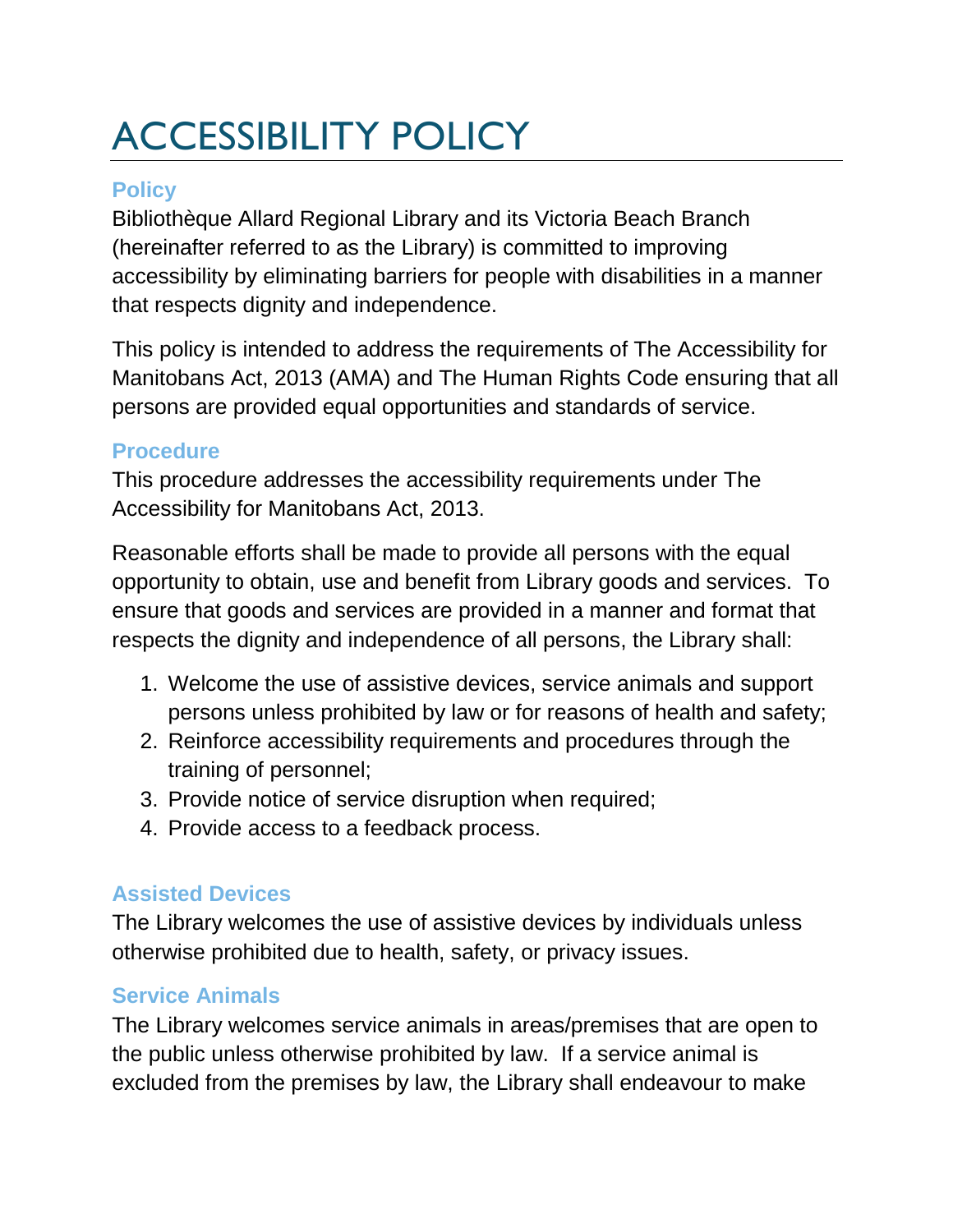other provisions available in order to enable the person with a disability to obtain, use, or benefit from the Library's goods and services.

# **Support Persons**

The Library welcomes support people who accompany an individual with a disability when accessing Library goods and services. The Library shall ensure that both persons are permitted to enter the premises together and the person with a disability is not prevented from having access to the support person while on the premises.

# **Training**

The Library shall provide accessibility training to all staff who interact with the public or other third parties on behalf of the Library. Training shall include:

- 1. How to interact and communicate with people with various types of disabilities;
- 2. How to interact with people with disabilities who use an assistive device or require the assistance of a service animal or a support person;
- 3. How to help if a person with a disability is having difficulty in accessing the Library's goods and services.

# **Service Disruption Notification**

In the event of a planned service disruption at any Library facility, or of any Library service or system, notice shall be provided on the Library website, social media and/or posted at the affected location.

Where a person with a disability uses such a facility, service or system, and has registered with the Library, the person with a disability shall receive notice (in the manner determined at the time of registration) of the service disruption. Notice may be provided by one of the following ways:

- By telephone, or
- By email, or
- By mail.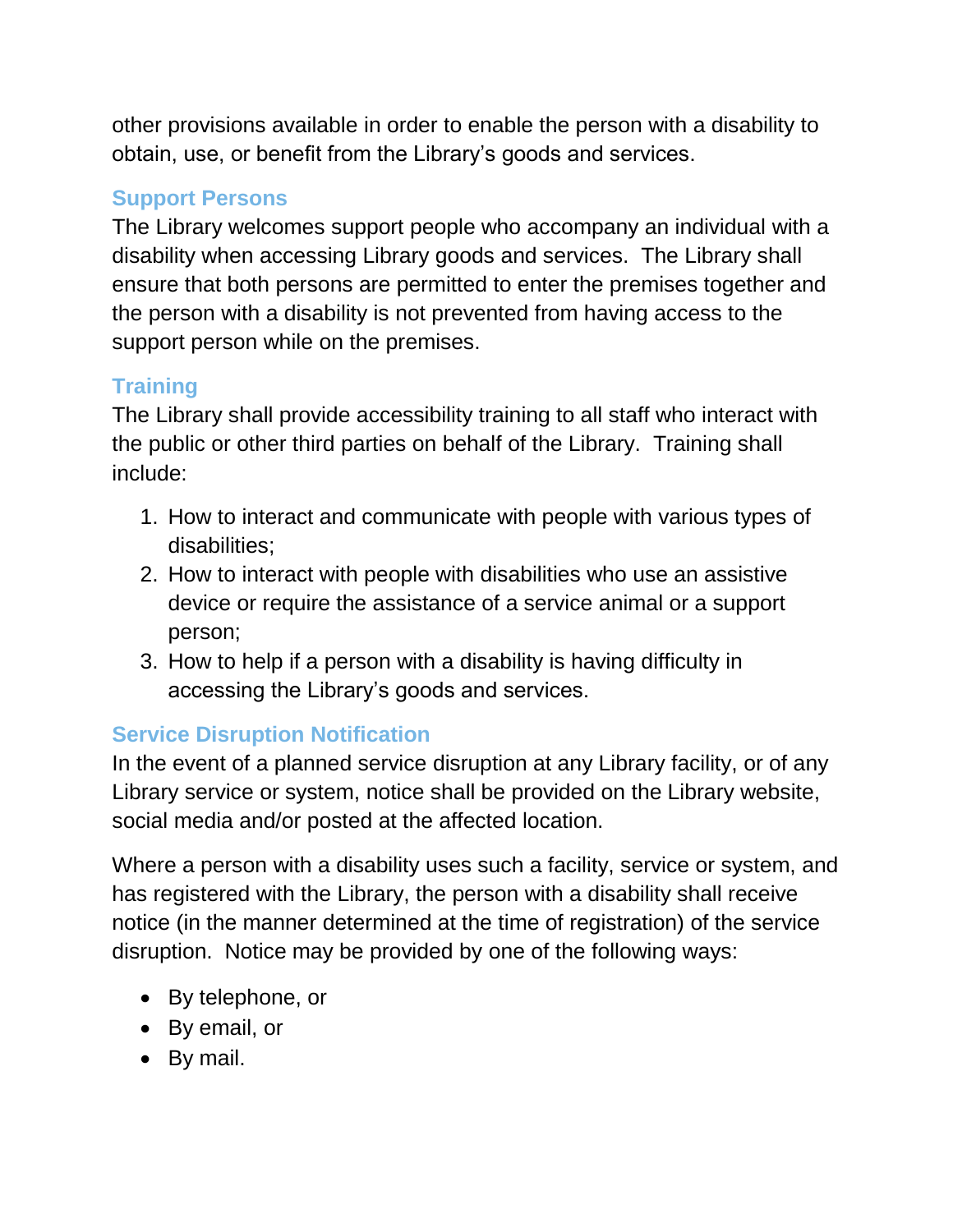The notice shall include the reason for the disruption, its anticipated duration and a description of alternative facilities, services or systems that may be available.

In the event of an unexpected disruption, notice shall be posted in a conspicuous place at the facility or service location, or posted on the Library website and/or by another method as is reasonable under the circumstances.

# **Feedback Process**

The Library shall maintain a feedback process to enable members of the public to comment on the provision of goods and services to people with disabilities. The Library shall respond to feedback within a reasonable time period.

#### **Definitions**

**Assistive Device** – is a technical aid, communication device, or medical aid modified or customized, that is used to increase, maintain, or improve the functional abilities of people with disabilities. An assistive device may be provided by the individual or may be provided by the Library in the form of lifts, ramps, audio and visual enhancements, etc.

**Barrier** – anything that limits or prevents an individual from accessing information, obtaining goods and services, as well as gaining access to space or participating in activities.

**Service Animal** – an animal that has been trained to provide assistance to a person with a disability that relates to that person's disability as reflected in the Human Rights Code.

**Support Person** – a support person means, in relation to a person with a disability, another person who accompanies him or her in order to help with communication, mobility, personal care or medical needs or with access to goods or services.

## **Effective Date: September 23, 2017**

**To be reviewed: October 2019**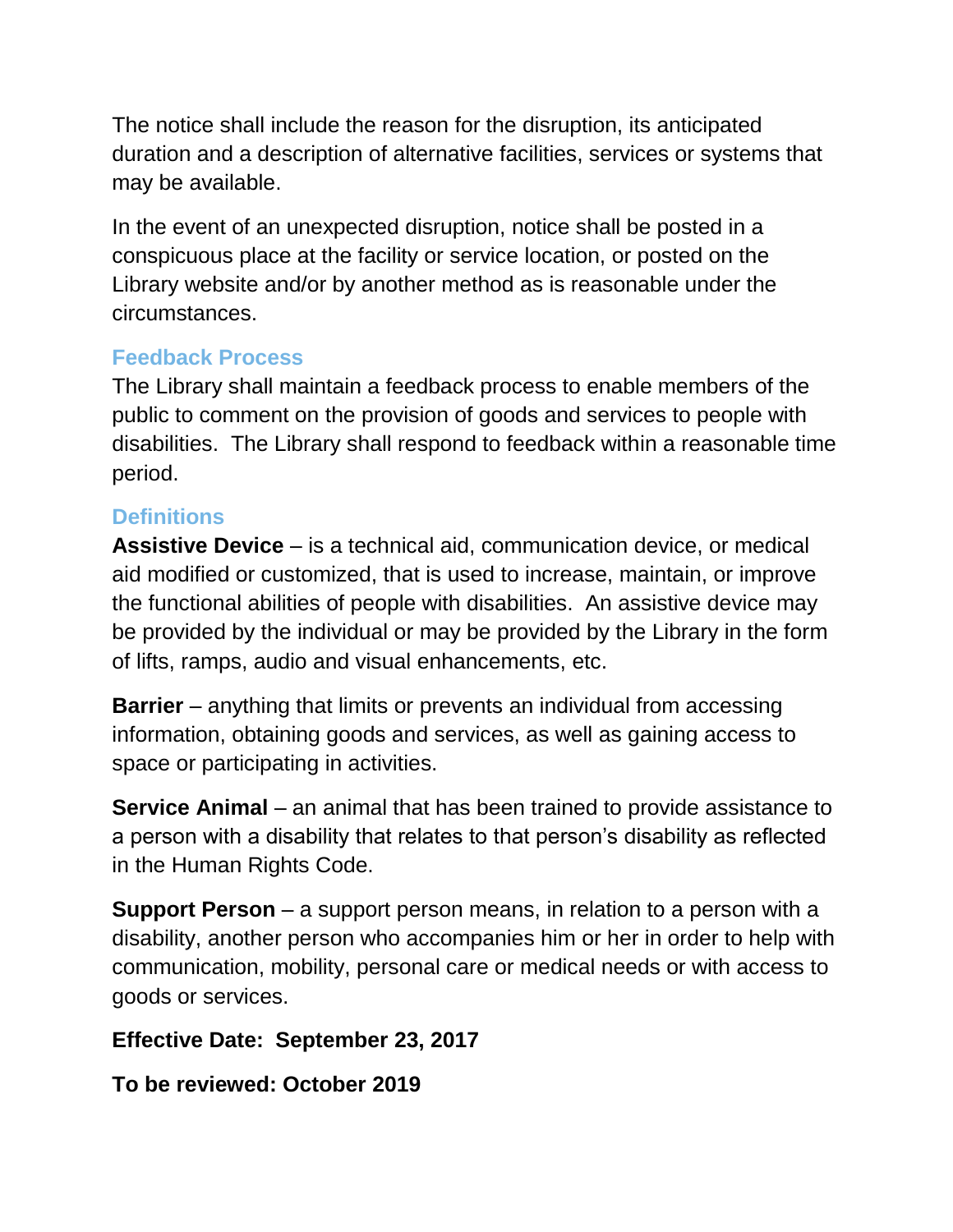#### **Feedback**

If there's something we can do to improve accessibility, please let us know.

**Contact:** Kelly Murray

**Phone:** 204-367-8443

**Email:** [admin@allardlibrary.com](mailto:admin@allardlibrary.com)

**Mail to:** 

Kelly Murray Bibliothèque Allard Regional Library Box 157 St. Georges, MB R0E 1V0

Or visit your branch and speak to any staff member.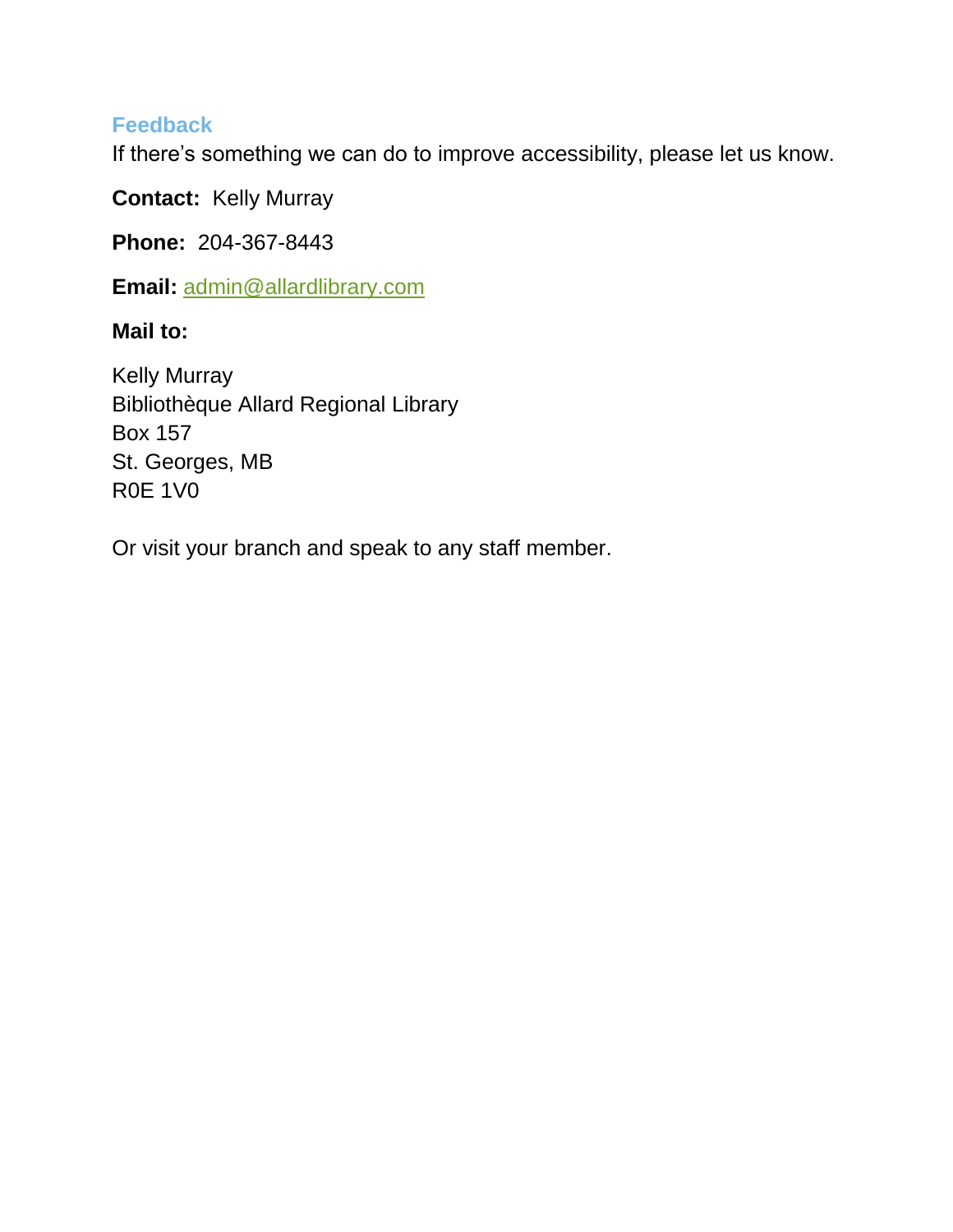Actions to Date to be compliant with The Accessibility for Manitobans Act, 2013 (AMA)

- Head Librarian attended Accessibility training on September 7, 2016 at the United Way office, the function was put on by the Disabilities **Office**
- Representatives from VIRN came and assessed Allard on May 30, 2017 and Victoria Beach Branch on June 9, 2017 for barriers
- Reports were received for both branches from VIRN in July 2017
- Requested quotes from appropriate companies to address barrier concerns in VIRN reports, submitted Enabling Accessibility Grant July 2017
- All staff have been trained on Accessibility through HR Downloads on October 16, 2017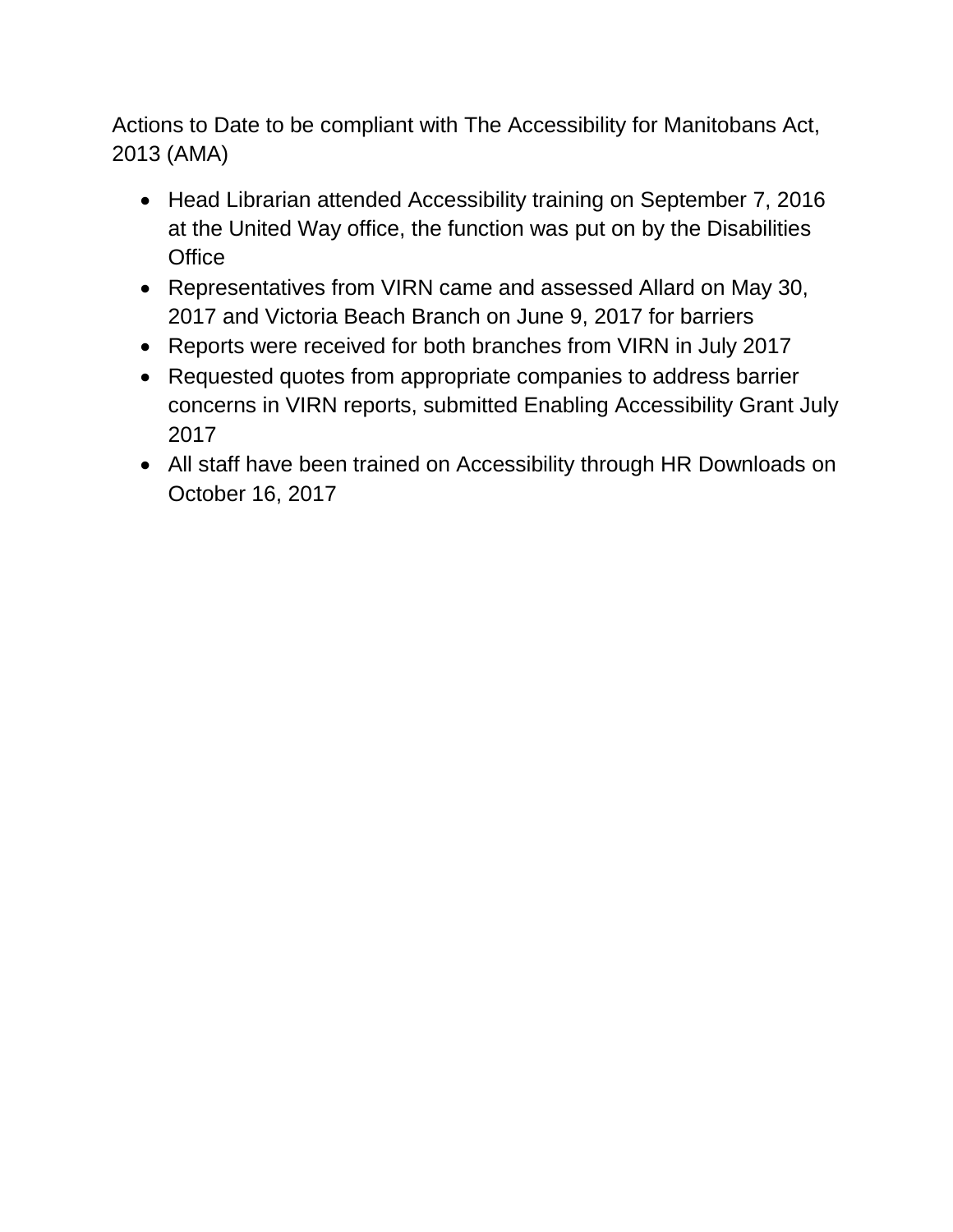**Feedback Follow-Up** 

**Concern Raised:** 

**Staff Person Contacted:** 

Date Contacted:

How Addressed:

**Completion Date:**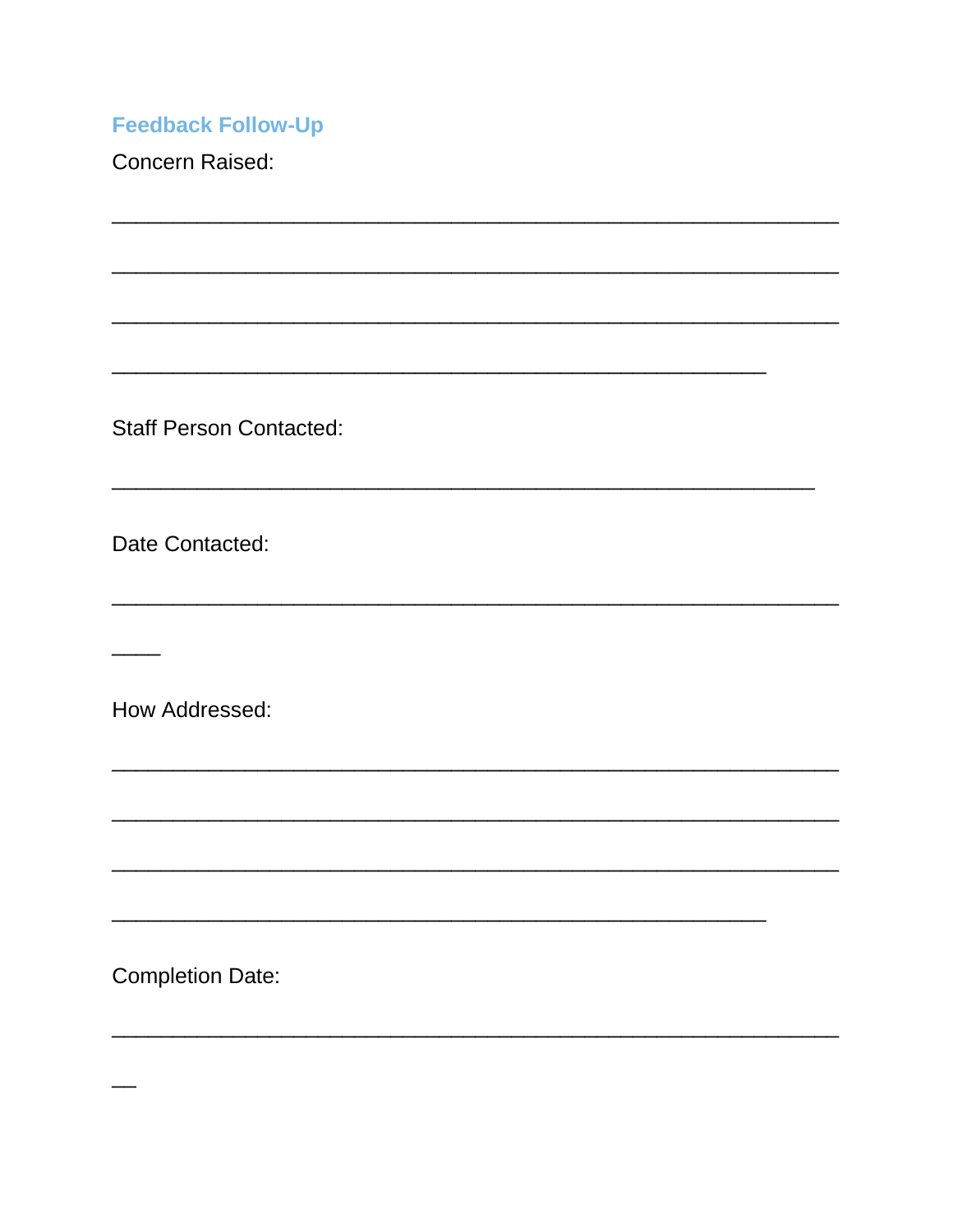Barriers to be Addressed:

## Allard

| <b>Work Needed</b>                                                                 | <b>Completed By</b>          |
|------------------------------------------------------------------------------------|------------------------------|
| Increase handicapped parking to 2                                                  | August, 2017                 |
| spaces                                                                             |                              |
| Widen the door frame between the<br>entrance and the bathrooms                     | Grant applied for July, 2017 |
| Created more legible signage for<br>the visually impaired                          | Grant applied for July, 2017 |
| Alterations to computer desk space<br>to allow for wheelchair access               | Grant applied for July, 2017 |
| Change the hinges on the public<br>washroom to offset hinges                       | Grant applied for July, 2017 |
| Remove the baby changing station<br>and put a wall mounted station in its<br>place | Grant applied for July, 2017 |
| Pictogram/braille signage for<br>bathrooms                                         | Grant applied for July, 2017 |
| Hanging sign for bathrooms in<br>entrance                                          | Grant applied for July, 2017 |

Victoria Beach

| <b>Work Needed</b>                                                                      | <b>Completed By</b>                                          |
|-----------------------------------------------------------------------------------------|--------------------------------------------------------------|
| Ramps slope is to be not greater                                                        | <b>Responsibility of East Beaches</b>                        |
| than 1:12, it is 1:8                                                                    | <b>Senior Scene</b>                                          |
| Parking, more than one spot<br>designated, there needs to be a 60"<br>wide access aisle | <b>Responsibility of East Beaches</b><br><b>Senior Scene</b> |
| Door widths are not compliant in                                                        | <b>Responsibility of East Beaches</b>                        |
| <b>EBSS or in Library</b>                                                               | <b>Senior Scene</b>                                          |
| Space to change direction of                                                            | <b>Responsibility of East Beaches</b>                        |
| wheelchair                                                                              | <b>Senior Scene</b>                                          |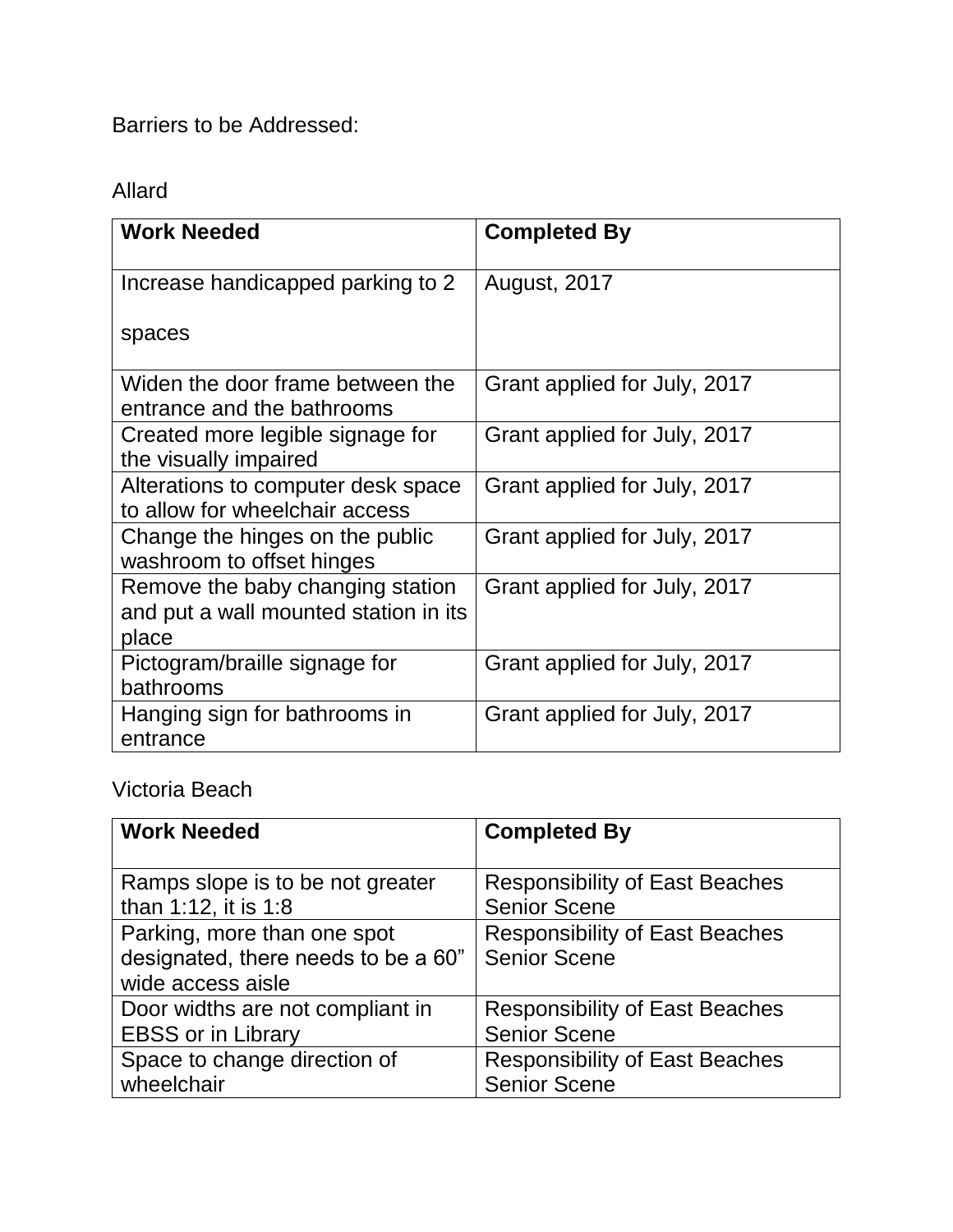| Space between book stacks,<br>required 36.25" | Ranges from $30 - 40$ ". A manually<br>operated wheelchair can access<br>the library counter |
|-----------------------------------------------|----------------------------------------------------------------------------------------------|
| Pictogram/braille signage for<br>bathroom     | <b>Responsibility of East Beaches</b><br><b>Senior Scene</b>                                 |
| Sink is too low, needs to be                  | <b>Responsibility of East Beaches</b>                                                        |
| minimum 29" from the floor                    | <b>Senior Scene</b>                                                                          |
| Created more legible signage for              | Grant applied for July, 2017                                                                 |
| the visually impaired                         |                                                                                              |